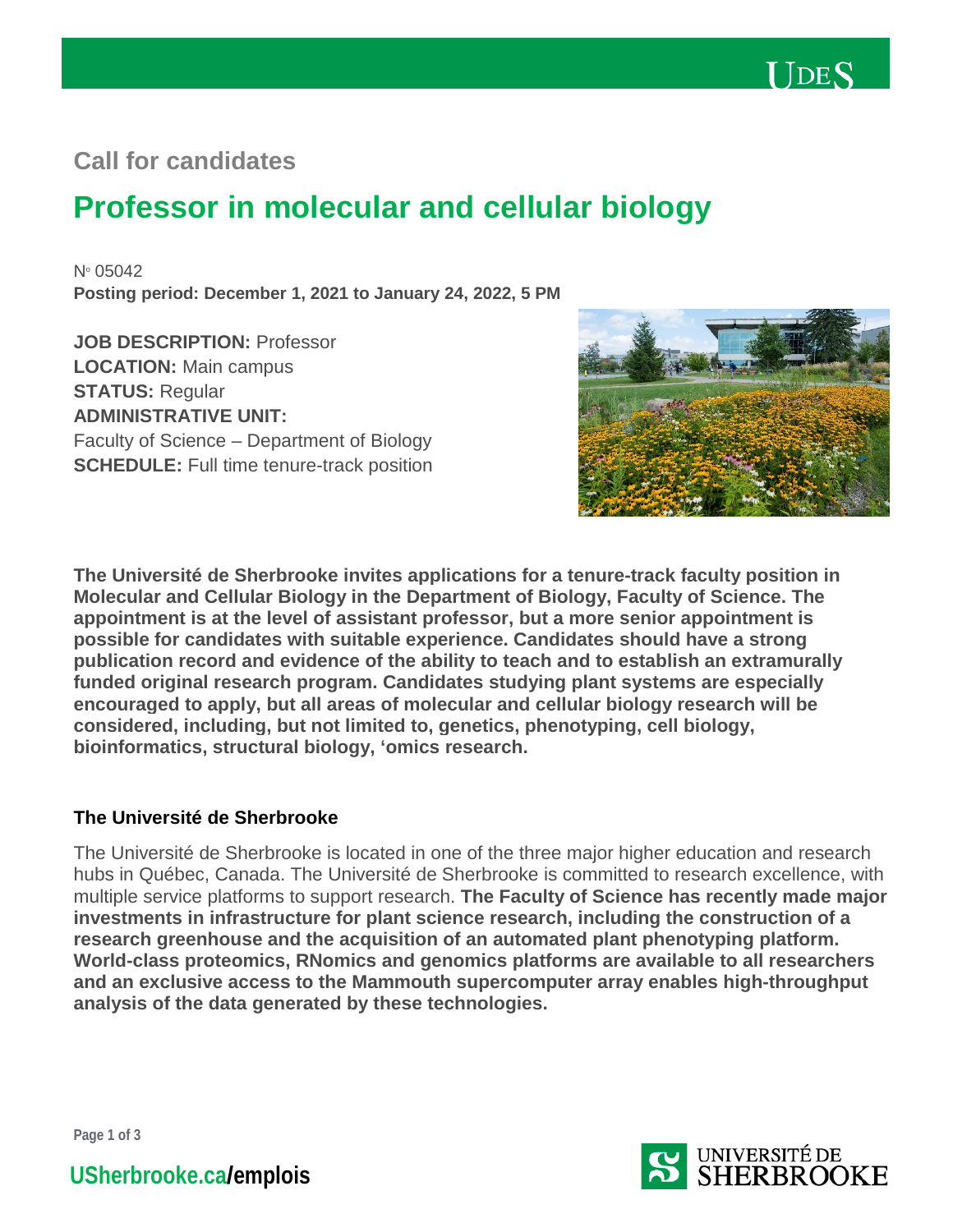

Recognized for student satisfaction, its coop internship programs and its initiatives toward sustainable development, the Université de Sherbrooke also works closely with national and local governments to foster social, cultural, and economic development.

The Université de Sherbrooke has over 31,000 students, including more than 2,600 international students from 100 countries, enrolled in 396 study programs. Located in the Eastern Townships of Québec, Sherbrooke offers a diversity of welcoming, affordable and family-friendly living options.

#### **Principal tasks**

- 1. Develop and maintain an active research program.
- 2. Supervise and mentor graduate students.
- 3. Teach at the undergraduate and graduate levels.
- 4. Contribute to University administrative tasks.
- 5. Contribute to scientific community service and outreach.

#### **Qualifications**

- 1. PhD or equivalent and relevant postdoctoral experience in biology, including a strong publication record.
- 2. Ability to conduct an independent and externally-funded research program.
- 3. Strong interest and ability in teaching, research, and innovation.
- 4. Ability to supervise and mentor graduate students.
- 5. Demonstrated leadership and initiative in communication and interaction with internal and external collaborators.
- 6. Professors at the Université de Sherbrooke are expected to be able to teach in French, or to rapidly attain the ability to do so.

#### **Work conditions**

The working conditions are governed by the collective agreement in effect.

Regular, full-time tenure-track position.

Anticipated start date: September 1<sup>st</sup>, 2022

**Page 2 of 3**



**[USherbrooke.ca](https://www.usherbrooke.ca/emplois/)/emplois**